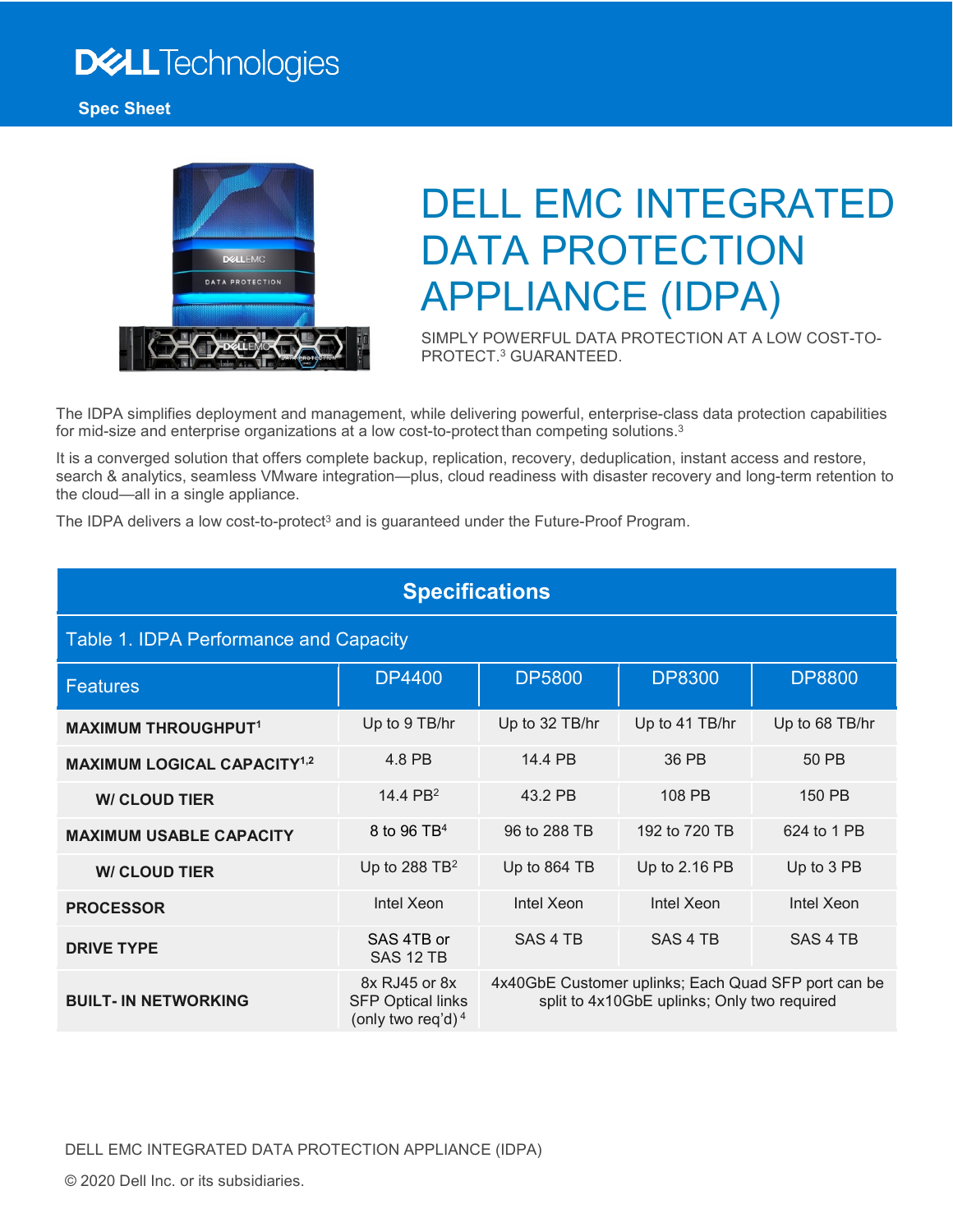| <b>Specifications</b>                                          |                                                                                                       |                                                                                          |                                                                           |                                                                           |  |  |  |
|----------------------------------------------------------------|-------------------------------------------------------------------------------------------------------|------------------------------------------------------------------------------------------|---------------------------------------------------------------------------|---------------------------------------------------------------------------|--|--|--|
| Table 1 (cont.). IDPA Performance and Capacity                 |                                                                                                       |                                                                                          |                                                                           |                                                                           |  |  |  |
| <b>Features</b>                                                | <b>DP4400</b>                                                                                         | <b>DP5800</b>                                                                            | <b>DP8300</b>                                                             | <b>DP8800</b>                                                             |  |  |  |
| <b>WEIGHT (LBS)</b>                                            | $72.8$ lbs. $6$                                                                                       | 450 lbs.                                                                                 | $734$ lbs.                                                                | 846 lbs.                                                                  |  |  |  |
| <b>DIMENSIONS</b>                                              | $17.09 \times 28.17 \times$<br>3.42 (inches<br>WDH)<br>434 x 715.5 x<br>86.8 (mm WDH)                 | 40U rack Height: 75 in (190.8 cm);<br>Width: 24.0 in (61.1 cm); Depth: 39.0 in (99.2 cm) |                                                                           |                                                                           |  |  |  |
| POWER (100-120 / 200-240 V ≈<br>50/60HZ)                       | 475 VA (MAX @<br>$35^{\circ}$ C)                                                                      | 1,989 VA                                                                                 | 3,117 VA                                                                  | 3,865 VA                                                                  |  |  |  |
| <b>THERMAL RATING (BTU/HR)</b>                                 | 1620                                                                                                  | 5,935                                                                                    | 9,479                                                                     | 14,243                                                                    |  |  |  |
| <b>OPERATING TEMPERATURE /</b><br><b>ALTITUDE</b>              | 10 $^{\circ}$ C to 35 $^{\circ}$ C,<br>35°C at 7,500 ft.                                              | 10 $^{\circ}$ C to 35 $^{\circ}$ C.<br>35°C at 7,500 ft.                                 | 10 $^{\circ}$ C to 35 $^{\circ}$ C,<br>35°C at 7,500 ft.                  | 10 $^{\circ}$ C to 35 $^{\circ}$ C,<br>35°C at 7,500 ft.                  |  |  |  |
| <b>NON-OPERATING</b><br>(TRANSPORTATION)<br><b>TEMPERATURE</b> | -40 $^{\circ}$ C to +65 $^{\circ}$ C<br>$(-40^{\circ}F to +149^{\circ}F)$                             | -40 $^{\circ}$ C to +65 $^{\circ}$ C<br>$(-40^{\circ}F to +149^{\circ}F)$                | -40 $^{\circ}$ C to +65 $^{\circ}$ C<br>$(-40^{\circ}F to +149^{\circ}F)$ | -40 $^{\circ}$ C to +65 $^{\circ}$ C<br>$(-40^{\circ}F to +149^{\circ}F)$ |  |  |  |
| <b>OPERATING HUMIDITY</b>                                      | 10% to 80%<br>relative humidity<br>with $29^{\circ}$ C<br>$(84.2^{\circ}F)$ ,<br>maximum dew<br>point | 20% to 80%<br>non-condensing                                                             | 20% to 80%<br>non-condensing                                              | 20% to 80%<br>non-condensing                                              |  |  |  |

# IDPA Rack

#### **Power configuration**

Single phase is standard, optional 3-phase. Four power inlet connections. Two power domains (base and extended), each redundant

#### **Plug types**

NEMA L6-30p or IEC 60309 332P6

#### **Power capacity**

DP5800/8300/8800: 200-240 V~, single-phase, 47-63 Hz, 4,800 VA (base configuration) 9,600 VA (extended configuration)

DP4400: 100-240 V~ auto-ranging, single-phase, 47-63 Hz, 475 VA

#### **AC protection**

30A site circuit breaker on each power domain

#### **Dimensions**

40U available rack capacity

Height: 75 in (190.8 cm); Width: 24.0 in (61.1 cm); Depth: 39.0 in (99.2 cm)

Weight: 380 lbs. (173 kg) when empty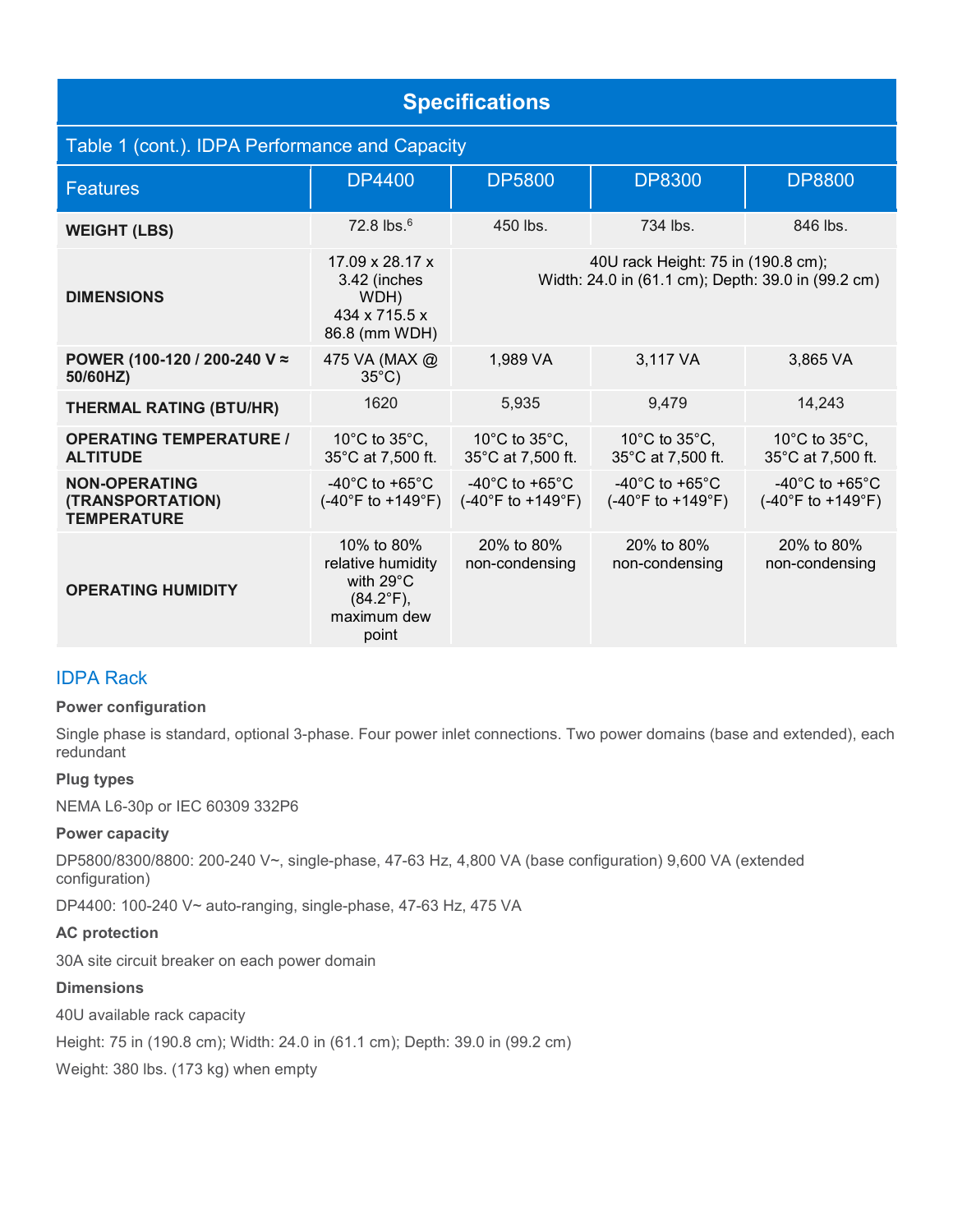# DS60 EXPANSION SHELF

#### **External interface (host/expansion)**

Quad 8 lane 12 Gb/s serial attached SCSI II (SAS) ports per Link Control Card (LCC). Half of each port is blocked allowing the use of standard mini-SAS-HD connectors. One port is used for the host connection and the other is used for expansion. The host controller runs at 6Gb/s to the DS60.

#### **Connector type**

SFF-8088 connectors (mini-SAS)

#### **SAS cable length**

Up to 5 meters

#### **Disk drives**

60-drive bays per DS60 expansion shelf, support low profile, one inch high, 3.5-inch form factor drives

SAS (6 Gb/s), 4 TB, 7200 RPM

#### **Dimensions**

Height: 8.75 in (22.23 cm) 5U (4U plus 1U cable management tray)

Width including rails: 17.50 in (44.45 cm)

Depth (chassis only): 34.5 in (87.63 cm)

Maximum depth (fully configured): 36.4 in (92.46 cm)

Weight: 225.0 lbs. (90.7 kg) (with 60 HDD installed)

#### **Operational**

Power: 980 VA or 931W (200-240V ~, 47 to 63 Hz)

Thermal Rating: 3177 BTU/hr.

#### Operating:

Ambient temperature:  $41^{\circ}$  F to  $104^{\circ}$  F (5° C to  $40^{\circ}$  C)

Temperature gradient: 18° F/hr. (10° C/hr.)

Relative humidity extremes: 20% to 80% noncondensing

Elevation: -50 to 7500 ft. (-16 to 2300 m)

#### Non-Operating (Transportation):

Ambient temperature: -40 $\degree$  F to 149 $\degree$  F (-40 $\degree$  C to 65 $\degree$  F)

Temperature gradient: 45° F/hr. (25° C/hr.)

Relative humidity: 10% to 90% noncondensing

Elevation: -50 to 35,000 ft. (-16 to 10,600 m)